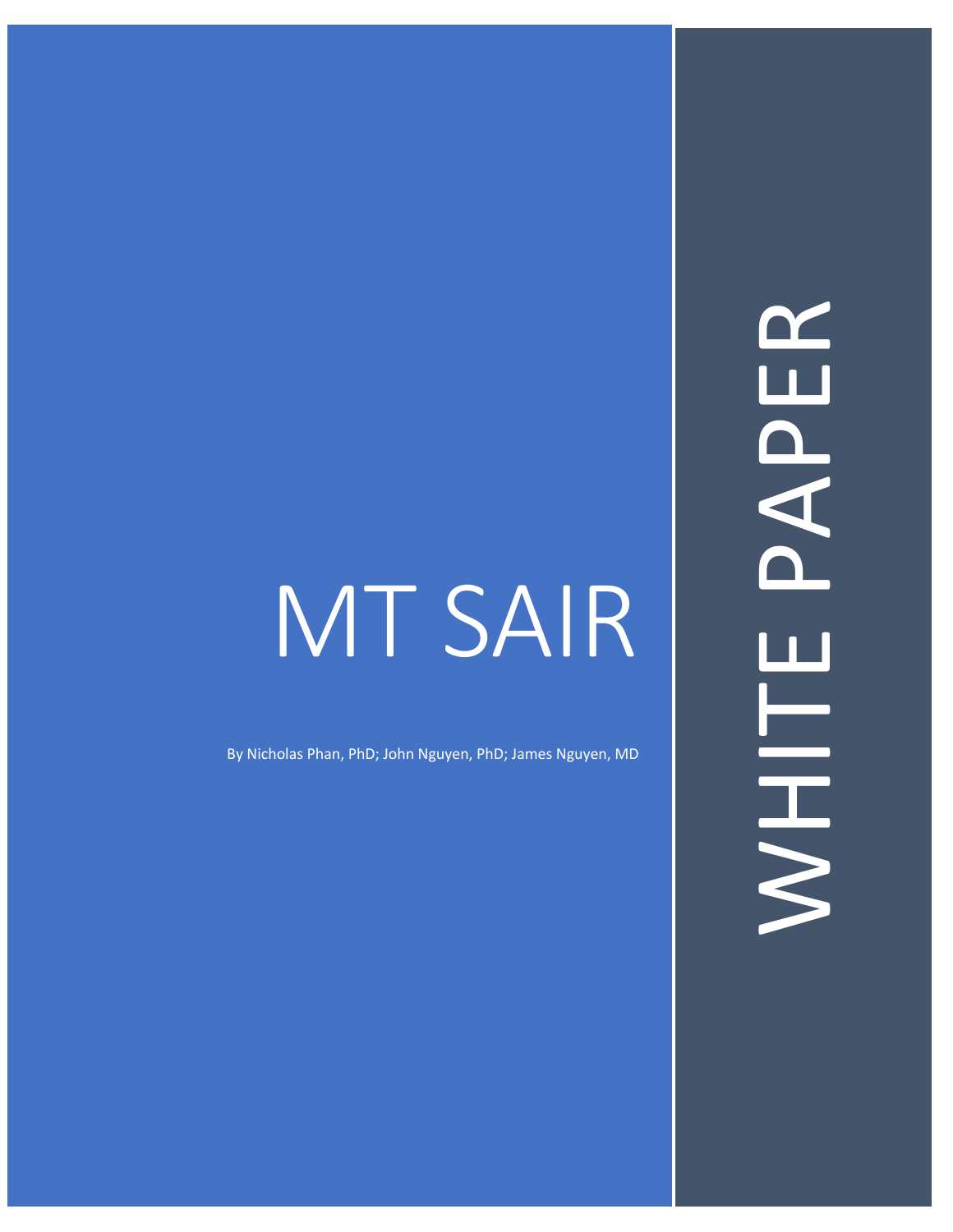

# *Introduction:*

Drinking and driving is sometimes called driving under the **influence** (DUI) or driving while intoxicated (DWI) and involves operating a vehicle with a blood alcohol content (BAC) level of at least 0.08 percent. However, even a small amount of alcohol can lead to harmful situations. Some drivers may not even show warning signs of being under the influence, but that doesn't mean it's any less dangerous. It's important to remember that any form of drinking and driving is illegal and can come with strict punishment. Moreover, alcohol and its derivatives effect internal organs and body process. Metti Global Pharm R&D is able to use the extract of Avocado **(US patent no. US 10,888,105 B2),** to detoxify the body thus protecting the liver and kidney as well as eliminate alcohol breath odor.

## *Abstract:*

Detox is the process of clearing the substance from the body. There are two main ways of detox: Ceasing vs tampering. Ceasing or abrupt stop using alcohol and let the body resolve itself. This process can be detriment to the body because as alcohol is clear away from the body, the damaging is persisted. Tampering is when a health professional uses variety of methods to stop the damage of alcohol. MT SAIR is designed specifically for this endeavor. Our 100% organic extraction combined with specific vitamins and minerals can be easily absorbed orally via oral mucosa and/or intestinal linings. In our study (N: 278 males and 89 females between the age of 21 and 45), MT SAIR has a 75  $\pm$ 5 % oral mucosa absorption rate and 80 ± 4.43% intestinal absorption rate. Methods of measuring Blood Alcohol Concentration (BAC) were used are breath analyzer and blood test. On the average it takes 1 hour for the body to feel the effect of one serving of alcohol on an empty stomach and around 2-4 hours after consuming one serving of alcohol to reach for a BAC to reach zero. Since BAC is varied depending on the multiple factors of the individual (age, sex, weight, diet ect…), each of the test subjects was independently measured after reaching the DUI level. In general, MT SAIR was able to decreases BAC level by 40% in 20  $\pm$ 6 minutes and 70% within 60  $\pm$  8 minutes in both breath analyzer and blood test.

To further validate the use of Breath analyzer, Gas Chromatograph-Mass Spectrometry (GC-MS) was used to measure the odor of alcohol equates to odor per cubic meter of air (1 ou/ $m^3$ ). The result shows that the odor of alcohol was reduced by  $85 \pm 8\%$ 

## *Conclusion:*

Extract of Avocado can be utilized to significantly reduce the level of BAC. The avocado enveloping the alcohol molecules is proved in both vivo and vitro experiment. MT SAIR reduced BAC in the Breath analyzer and in blood level quite significantly. MT SAIR also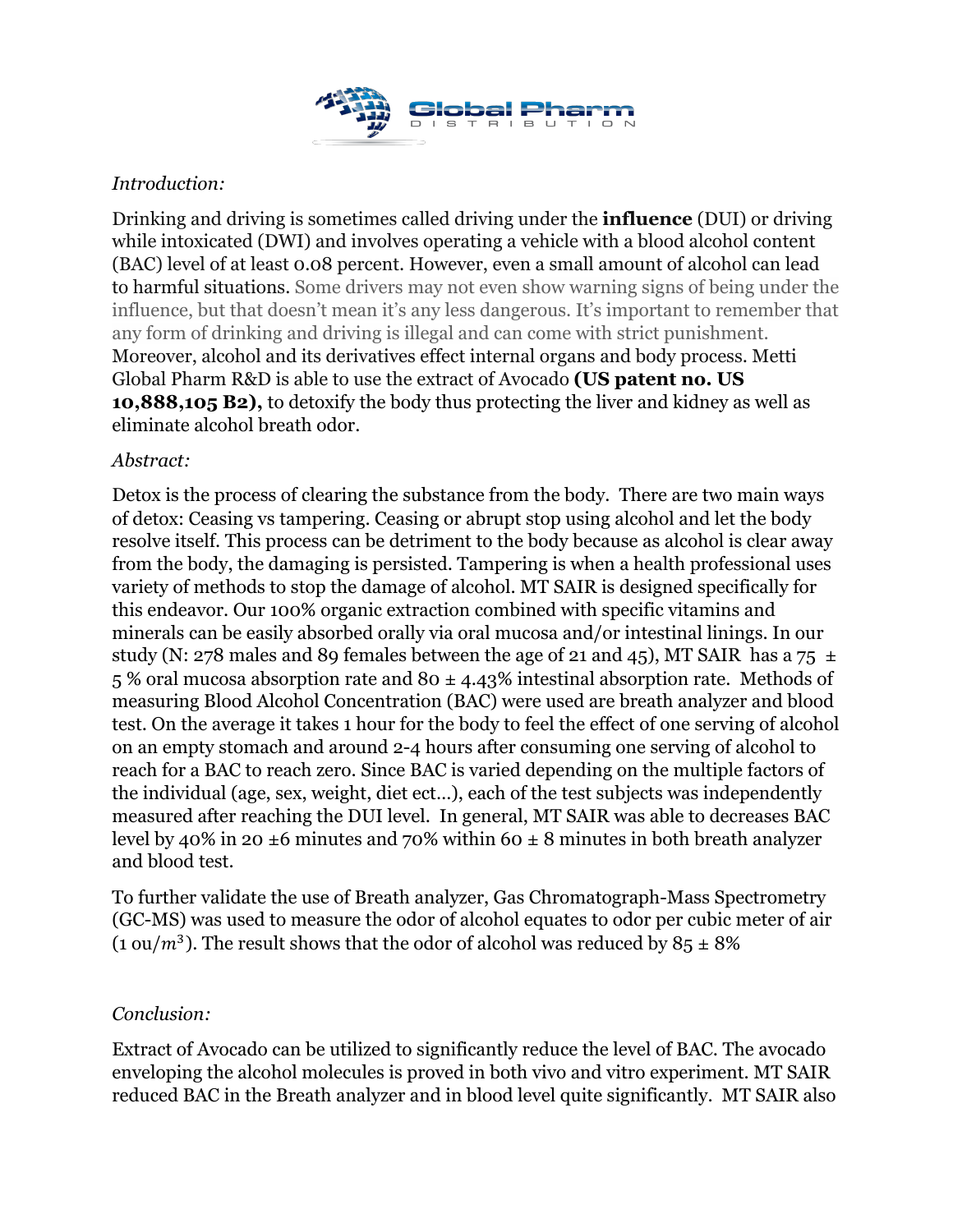

reduced alcohol level which might explain why breath analyzer result is so high. More studies are planned to study this effect.

### *References:*

- o Alcoholics Anonymous. (1955). *Alcoholics anonymous* (2nd ed.). New York: Alcoholics Anonymous World Services. Retrieved from https://www.aa.org/the-big-book
- o Alcoholics Anonymous (2012). The AA member: medications and other drugs. Retrieved from https://www.aa.org/sites/default/files/literature/assets/p-11\_aamembersMedDrug.pdf
- o Alcoholics Anonymous (2012). The twelve steps of alcoholics anonymous. Retrieved from https://www.aa.org/twelve-steps-twelve-traditions
- o American Psychiatric Association. (2000). *Diagnostic and statistical manual of mental disorders* (4th ed., text revision) . Washington, DC: American Psychiatric Association.
- o American Psychiatric Association. (2013). *Diagnostic and statistical manual of mental disorders* (5th ed.). Washington, DC: American Psychiatric Association.
- o Atkins, R. G., & Hawdon, J. E. (2007). Religiosity and participation in mutual-aid support groups for addiction. J*ournal of Substance Abuse Treatment, 33*(3), 321-331. doi: 10.1016/j.jsat.2007.07.001
- o Beck, A. T. (1976). *Cognitive therapy and the emotional disorders*. Oxford: International Universities Press.
- o Bentall, R. (2006). Madness explained: Why we must reject the Kraepelinian paradigm and replace it with a 'complaint-orientated' approach to understanding mental illness. *Medical Hypotheses, 66*(2), 220-233. doi: 10.1016/j.mehy.2005.09.026
- o Block, J. J. (2008). Issues for DSM-V: Internet addiction. *American Journal of Psychiatry, 165*, 306-307. doi: 10.1176/appi.ajp.2007.07101556
- o Brickman, P., Rabinowitz, V. C., Jurgis, K. J., Coates, D., Cohn, E., & Kidder, L. (1982). Models of helping and coping. *American Psychologist, 37*(4), 368-384.
- o Brooks, A. J., & Penn, P. E. (2003). Comparing treatments for dual diagnosis: Twelve-step and self-management and recovery training. *American Journal of Drug and Alcohol Abuse, 29*(2), 359-383.
- o Chase, H. W., & Clark, L. (2010). Gambling severity predicts midbrain response to near-miss outcomes. *Journal of Neuroscience, 30*, 6180-6187. doi: 10.1523/JNEUROSCI.5758-09. 2010
- o Coruh, B., Ayele, H., Pugh, M., & Mulligan, T. (2005). Does religious activity improve health outcomes? A critical review of the recent literature. *EXPLORE: The Journal of Science and Healing, 1*(3), 186-191.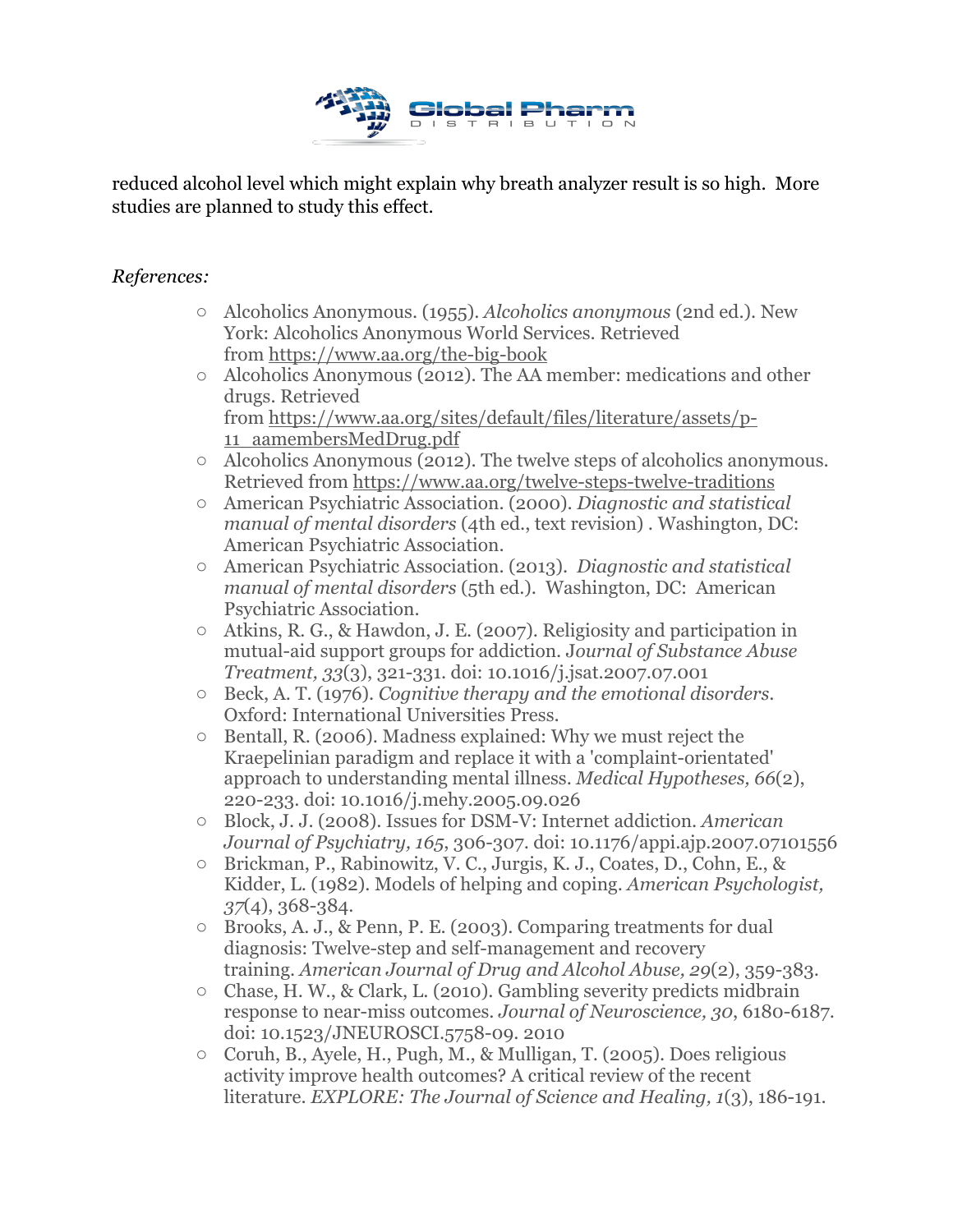

Retrieved

from https://www.sciencedirect.com/science/article/abs/pii/S155083070 5001424

- o Doyle, R., & Nowinski, J. (2012). *Almost alcoholic: Is my (or my loved one's) drinking a problem?* Boston: Harvard University.
- o Drug Free Australia. (2010). Analysis of KPMG evaluation of the Sydney medically supervised injecting centre. http://www.drugfree.org.au/images/13Books-FP/pdf/DFA\_Analysis\_Injecting\_Room\_2010.pdf
- o Ellis, A. (1962). *Reason and emotion in psychotherapy*. New York: Lyle Stuart.
- o Erickson, C. K. (2007). *The science of addiction: From neurobiology to treatment*. New York: W. W. Norton & Company.
- o Ferri, M., Amato, L., & Davoli, M. (2006). Alcoholics anonymous and other 12-step programmes for alcohol dependence. *Cochrane Database of Systematic Reviews*, 3. Retrieved from http://www.ncbi.nlm.nih.gov/pubmed/16856072
- o Grant, B. F., Hasin, D. S., Stinson, F. S., Dawson, D.A., Patricia Chou, S., June Ruan, W., & Huang, B. (2005). Co-occurrence of 12-month mood and anxiety disorders and personality disorders in the US: Results from the national epidemiologic survey on alcohol and related conditions. *Journal of Psychiatric Research, 39*(1), 1-9.
- o Grant, B. F., Stinson, F. S., Dawson, D. A., Chou, S. P., Dufour, M. C., Compton, W., Pickering, R. P., & Kaplan, K. (2004). Prevalence and cooccurrence of substance use disorders and independent mood and anxiety disorders. *Archives of General Psychiatry, 61*, 807-816.
- o Hayes, S. C., Strosahl, K. D., & Wilson, K. G. (2011). *Acceptance and commitment therapy: the process and practice of mindful change* (2nd ed.). New York: Guilford.
- o Hester, R. K., & Miller, W. R. (Eds.). (2003). *Handbook of alcoholism treatment approaches: Effective alternatives* (3rd ed.). Boston: Allyn & Bacon.
- o Horvath, A. T. (2004). *Sex, drugs, gambling, & chocolate: A workbook for overcoming addictions*. Atascadero, CA: Impact Publishers.
- o Humphreys, K. (2011). *Circles of Recovery: Self-help organizations for addictions.* Cambridge: Cambridge University.
- o Institute of Medicine. (1990). *Broadening the base of treatment for alcohol problems*. Washington, DC: National Academy Press.
- o Jonas, J. M. (1989). *Eating disorders and alcohol and other drug abuse: Is there an association?* Alcohol Health & Research World.
- o Kafka, M. P. (2010). Hypersexual disorder: A proposed diagnosis for DSM-V. *Archives of Sexual Behavior, 39*(2), 377-400. doi: 10.1007/s10508- 009-9574-7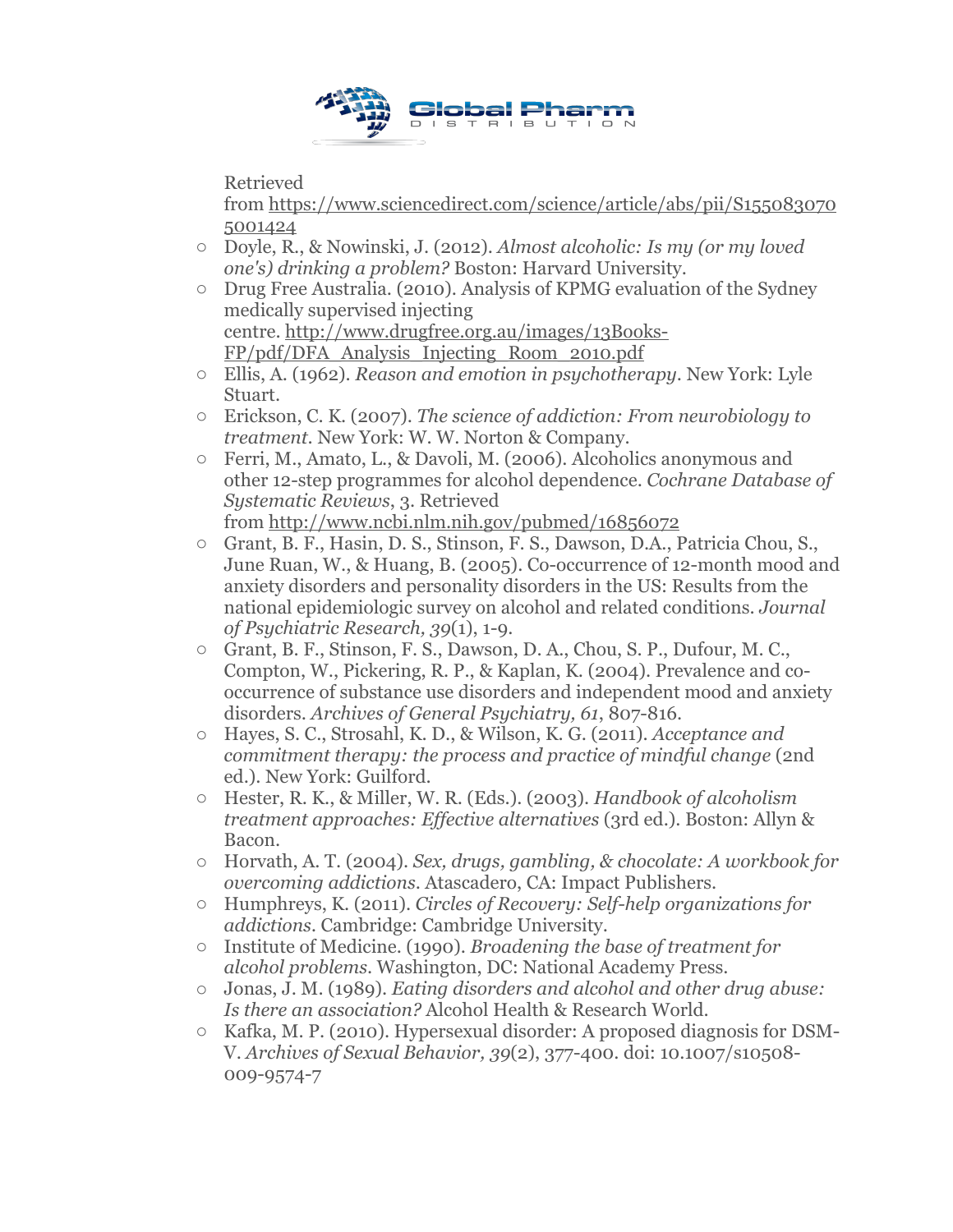

- o Kaplan, H. I., & Sadock, B. J. (1991). *Synopsis of psychiatry* (6th ed.). Baltimore, MD: Williams & Wilkins.
- o Kegan, R. (1998). *In over our heads: The mental demands of modern life*. Boston: Harvard University.
- o Koenig, H. G. (2008). *Medicine, religion, and health: Where science and spirituality meet*. West Conshohocken, PA: Templeton Foundation Press.
- o Lilenfeld, L. R., & Kaye, W. H., (1996). The link between alcoholism and eating disorders. *Alcohol Health and Research World, 20*(2), 94-99.
- o Linehan, M. M. (1993). *Cognitive-behavioral treatment of borderline personality disorder*. New York: Guilford.
- o Lintzeris, N. (2009). Prescription of heroin for the management of heroin dependence: Current status. *CNS Drugs, 23*(6), 463-476. doi: 10.2165/00023210-200923060-00002
- o Marlatt, G. A., & Donovan, D. M. (Eds.) (2005). *Relapse prevention: Maintenance strategies in the treatment of addictive behaviors* (2nd ed.). New York: Guilford.
- o Meyers, R. J., & Wolfe, B. L. (2004). *Get your loved one sober: Alternatives to nagging, pleading, and threatening*. Center City, MN: Hazelden.
- o Miller, W. R., Forchimes, A. A., & Zweben, A. (2011). *Treating addiction: A guide for professionals*. New York: Guilford.
- o Miller, W. R. & Hester, R. K. (2003). Treating alcohol problems: Toward an informed eclecticism. In R. K. Hester & W. R. Miller (Eds.), *Handbook of alcoholism treatment approaches: Effective alternatives* (3rd ed.) (pp.1-12). Boston: Allyn & Bacon.
- o Miller, W. R., & Munoz, R. F. (2004). *Controlling your drinking: Tools to make moderation work for you*. New York: Guilford.
- o Mitchell, J. E., Specker, S., & Edmonson, K. (1997). Management of substance abuse and dependence. In D. M. Garner & P. E. Garfinkel (Eds.), *Handbook of Treatment for Eating Disorders* (2nd ed.) (pp 415- 423). New York: Guilford Press.
- o Mokdad, A. H., Marks, J. S., Stroup, D. F., & Gerberding, J. L. (2004). Actual causes of death in the United States, 2000. *JAMA: Journal of the American Medical Association, 291*(10), 1238-1245.
- o Musto, D. (1999). *The American disease: Origins of narcotic control* (3rd ed.). New York: Oxford University.
- o National Institute on Alcohol Abuse and Alcoholism. (2004). Alcohol abuse increases, dependence declines across decade: Young adult minorities emerge as high-risk subgroups [Press release]. Retrieved from http://www.ncbi.nlm.nih.gov/pubmed/16856072
- o National Institute on Alcohol Abuse and Alcoholism. (2012). Alcoholism isn't what it used to be. NIAAA Spectrum, 4(1). Retrieved from http://www.spectrum.niaaa.nih.gov/features/ alcoholism.aspx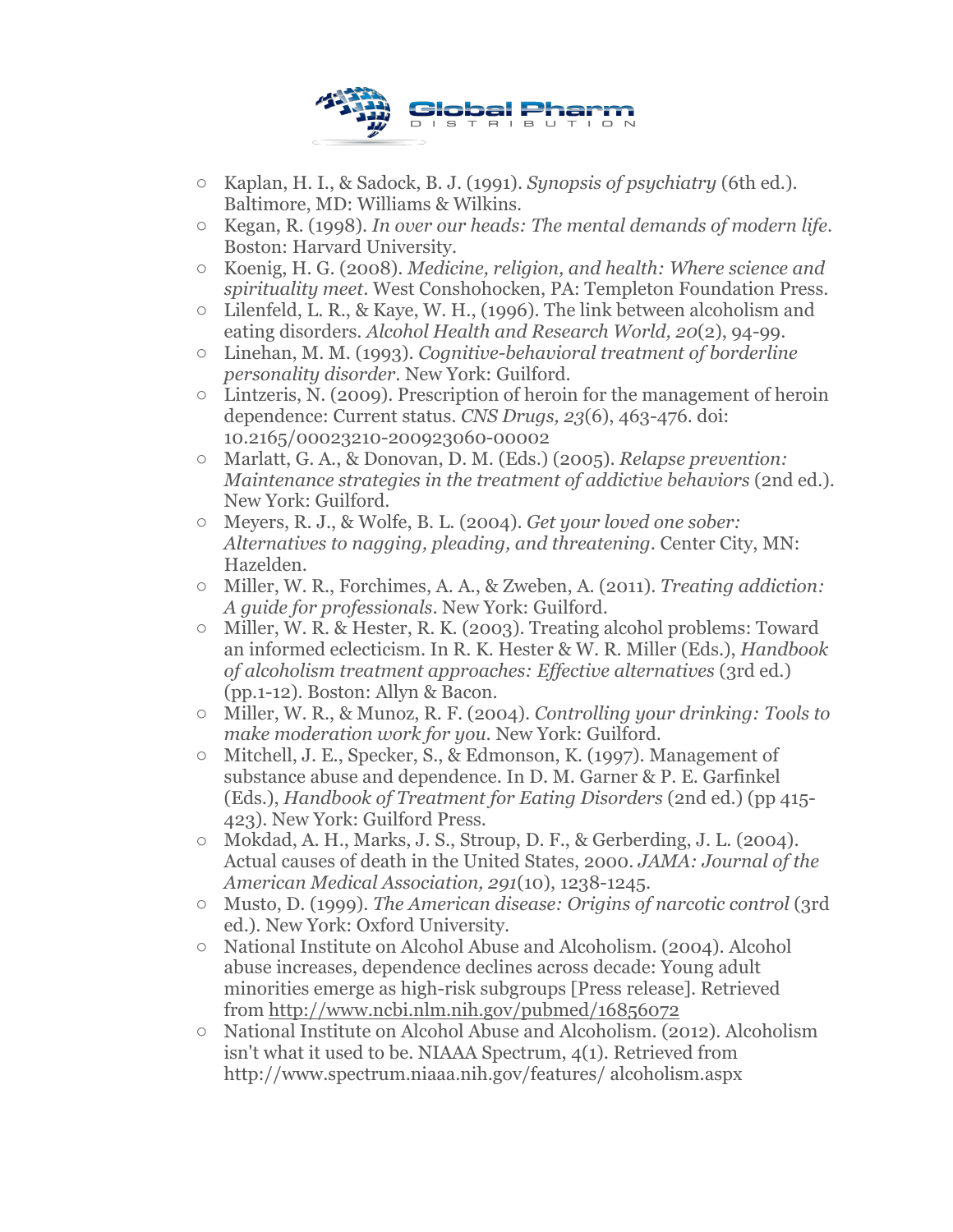

- o National Institute on Drug Abuse. (2007). Topics in brief: Comorbid drug abuse and mental illness. Retrieved from http://drugabuse.gov/tib/comorbid.html
- o National Institute on Drug Abuse. (2009). Principles of drug addiction treatment (2nd ed.). (NIH Publication No. 09-4180). Retrieved from https://www.drugabuse.gov/download/675/principles-drugaddiction-treatment-research-based-guide-thirdedition.pdf?v=74dad603627bab89b93193918330c223 (Editor's Note: 3rd edition is now only available online)
- o Ogden, C. L., & Carroll, M. D. (2010). Prevalence of obesity among children and adolescents: United States, trends 1963-1965 through 2007- 2008. Retrieved from Centers for Disease Control and Prevention website http://www.cdc.gov/nchs/data/hestat/obesity\_child\_07\_08/ obesity\_child\_07\_08.htm
- o Ogden, C. L., & Carroll, M. D. (2010). Prevalence of overweight, obesity, and extreme obesity among adults: United States, trends 1960-1962 through 2007-2008. Retrieved from Centers for Disease Control and Prevention website http://www.cdc.gov/nchs/data/hestat/ obesity\_adult\_07\_08/obesity\_adult\_07\_08.pdf
- o Onaivi, E. S. (Ed.). (2005). *Marijuana and cannibinoid research: Methods and protocols*. New York: Humana.
- o Peele, S. (2007). *Addiction proof your child: A realistic approach to preventing drug, alcohol, and other dependencies*. New York: Three Rivers.
- o Prochaska, J. O., Norcross, J. C., & Diclemente, C. C. (1994). *Changing for good: A revolutionary six-stage program for overcoming bad habits and moving your life positively forward*. New York: William Morrow.
- Project MATCH Research Group. (1997). Matching alcoholism treatments to client heterogeneity: Project MATCH posttreatment drinking outcomes. *Journal of Studies on Alcohol, 58*, 7-29.
- o Robins, L. N. (1973). *The Vietnam drug user returns*. Washington, DC: U.S. Government Printing Office.
- o Smith, J. E., & Meyers, R. J. (2004). *Motivating substance abusers to enter treatment: Working with family members*. New York: Guilford.
- o Snyder, L. B., Milici, F. F., Slater, M., Sun, H., & Strizhakova, Y. (2006). Effects of alcohol advertising exposure on drinking among youth. *Archives of Pediatric & Adolescent Medicine, 160*(1), 18-24.
- o Toneatto, T., Sobell, L. C., Sobell, M. B., & Rubel, E. (1999). Natural recovery from cocaine dependence. *Psychology of Addictive Behaviors, 13*(4), 259-268.
- Tuten, L. M., Jones, H. E., Schaeffer, C. M., & Stitzer, M. L. (2011.) *Reinforcement-based treatment for substance use disorders: A comprehensive behavioral approach*. Washington, DC: American Psychological Association.